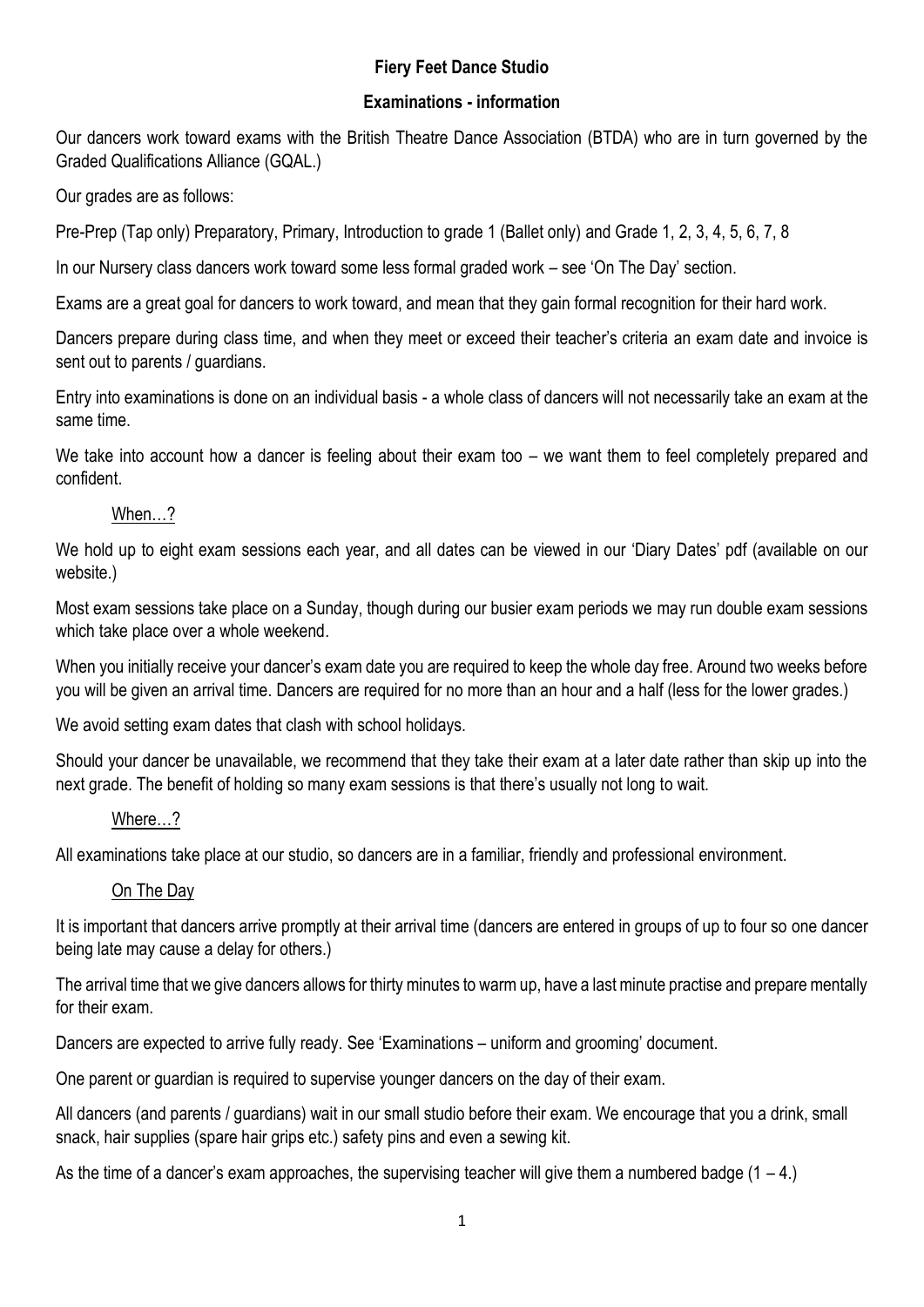They will then be asked to move across to the waiting area outside the main studio, and told to enter the room for their exam as the previous group exits.

Parents / guardians are asked to remain in the small studio throughout, and for almost all exams teachers are not permitted to enter the main studio with dancers.

Dancers perform their work for one of the BTDA examiners who will guide them through by asking for each exercise in turn. The only other person in the room is the music player – usually one of our older dancers.

At the end, the examiner will thank dancers and dismiss them and they will be guided back to parents / guardians in the small studio.

Dancers receive their results (a certificate, and comment sheet or score break down) around three weeks later.

For Nursery dancers this is slightly different as a teacher is permitted into the main studio to help dancers through their exercises. Nursery exams are like a slightly more formal class, which the examiner simply observes. Nursery dancers receive a trophy from the examiner at the end, along with a hand written results sheet. A printed certificate arrives around three weeks later.

## **Results**

Up to grade 1, dancers might receive a pass, commended, highly commended, honours or honours star.

Grade 1 and above, dancers might receive a pass, pass with merit, pass with distinction or pass with platinum.

#### Feeling nervous…?

Butterflies in a dancer's tummy are completely natural before an exam!

In the run up to their exam, we recreate the exam environment within class time so that they have a good understanding of how it will work on the day.

Trust us! We would never enter a dancer for an exam if we didn't feel they are capable of doing well. The benefit of considering dancers for exams on an individual basis is that some can wait for a later session and have a few extra weeks practise if they would prefer.

It is very important to us that dancers think of exams as a positive and exciting event - not something to feel worried about. This starts with their teacher during class time, but firmly continues on the day of the exam. Though there are formalities that have to be met, we enforce these in a very positive and calm way, as does the examiner.

Pdf practise sheets and videos of most grades are available in the practise resources area of our website (password FF4EVA) which dancers can use at home to make sure they feel super prepared!

# What can I do to help my dancer prepare....?

When deciding if a dancer is ready for an exam, our teachers look at the following criteria:

- 1. Knowledge can the dancer remember the exercises / routines from one week to another?
- 2. Technique is what the dancer is showing correct in terms of placement, stance, alignment etc.
- 3. Energy is the dancer performing 'full out' with the required elevation, attack and flare required?
- 4. Performance does the dancer use their whole body including their face to show confidence or reflect the music?
- 5. Improvement are we seeing a clear improvement from one week to the next?

As long as dancers listen carefully and take on board what they are taught in class time all of the above can be achieved.

You can help support your dancer by: